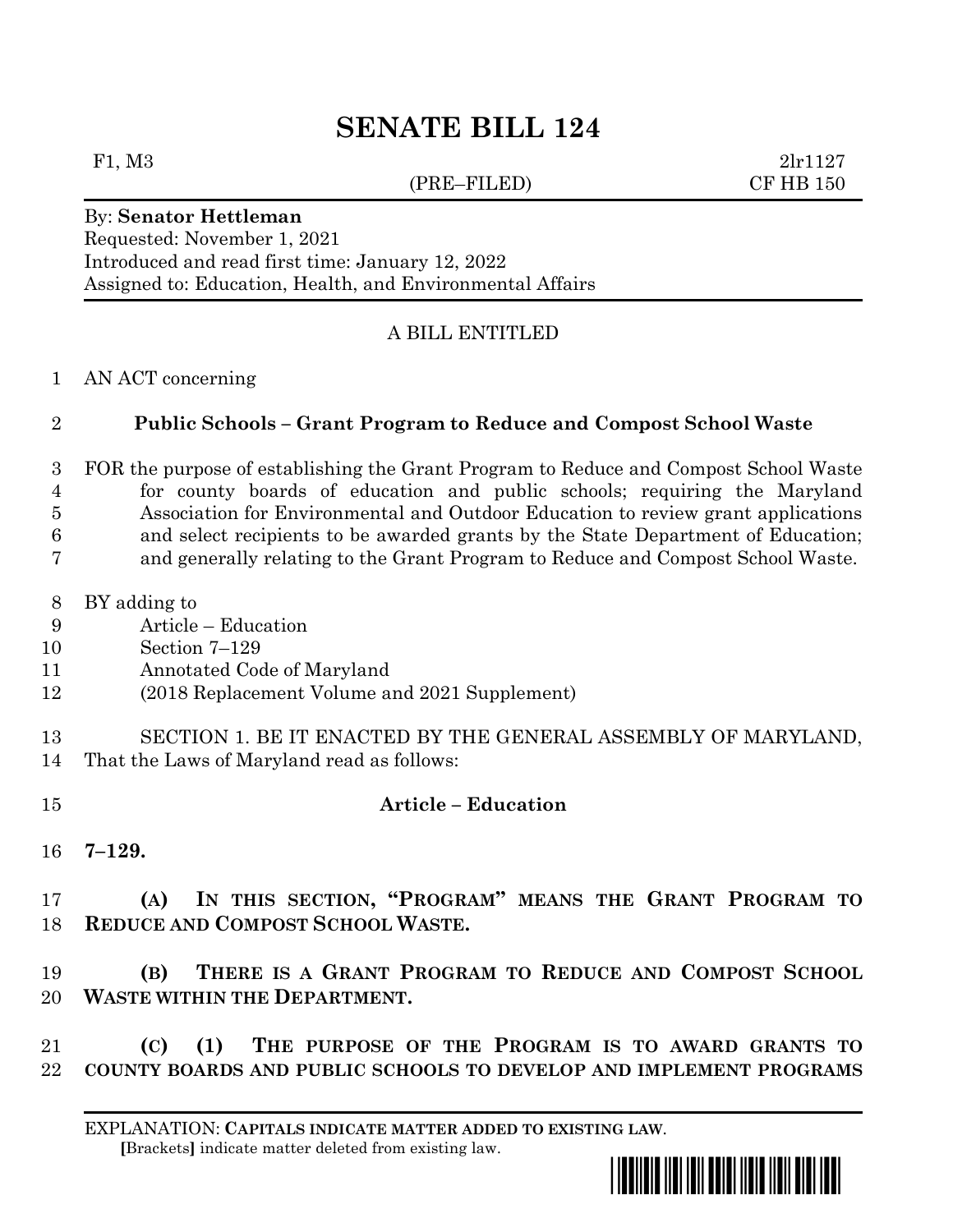**FOR REDUCING FOOD WASTE AND TO ESTABLISH COMPOSTING OF PRE– AND POST–CONSUMER WASTE.**

 **(2) A COUNTY BOARD OR A PUBLIC SCHOOL MAY APPLY FOR A GRANT UNDER THIS SECTION.**

 **(D) (1) EXCEPT AS PROVIDED IN PARAGRAPH (2) OF THIS SUBSECTION, THE DEPARTMENT SHALL ADMINISTER THE PROGRAM.**

 **(2) (I) THE MARYLAND ASSOCIATION FOR ENVIRONMENTAL AND OUTDOOR EDUCATION SHALL REVIEW GRANT APPLICATIONS AND SELECT GRANT AWARDEES UNDER THE PROGRAM.**

 **(II) THE DEPARTMENT SHALL AWARD GRANTS TO THE APPLICANTS SELECTED BY THE MARYLAND ASSOCIATION FOR ENVIRONMENTAL AND OUTDOOR EDUCATION.**

 **(E) A PROJECT IS ELIGIBLE FOR A GRANT IF IT IS SUBMITTED BY A COUNTY BOARD OR PUBLIC SCHOOL AND WILL:**

 **(1) EDUCATE STUDENTS, STAFF, AND PARENTS ON THE CONNECTION BETWEEN FOOD WASTE, CLIMATE, ENVIRONMENT, AND HUNGER;**

 **(2) SUPPORT SCHOOL INFRASTRUCTURE TO MEASURE FOOD WASTE AND REDUCTION OF FOOD WASTE;**

 **(3) TRAIN AND EDUCATE STUDENTS AND STAFF ON THE IMPLEMENTATION OF FOOD WASTE REDUCTION AND COMPOSTING;**

 **(4) TRANSITION THE SCHOOL TO AN OFFER VERSUS SERVE MODEL IN CAFETERIAS, WHICH ALLOWS STUDENTS TO DECLINE FOODS OFFERED RATHER THAN SERVING FOOD A STUDENT WILL NOT EAT, AND TRAIN STUDENTS AND STAFF ON THE MODEL;**

 **(5) DEVELOP PROCESSES FOR SURPLUS FOOD TO BE SERVED DURING AFTER SCHOOL ACTIVITIES OR THE FOLLOWING DAY, OR TO BE TAKEN HOME TO STUDENT FAMILIES;**

 **(6) CONTRACT WITH A COMMERCIAL COMPOSTER OR MUNICIPAL OR COUNTY AGENCY TO RECYCLE IN–SCHOOL ORGANIC WASTE;**

**(7) ESTABLISH ON–SITE COMPOSTING BINS;**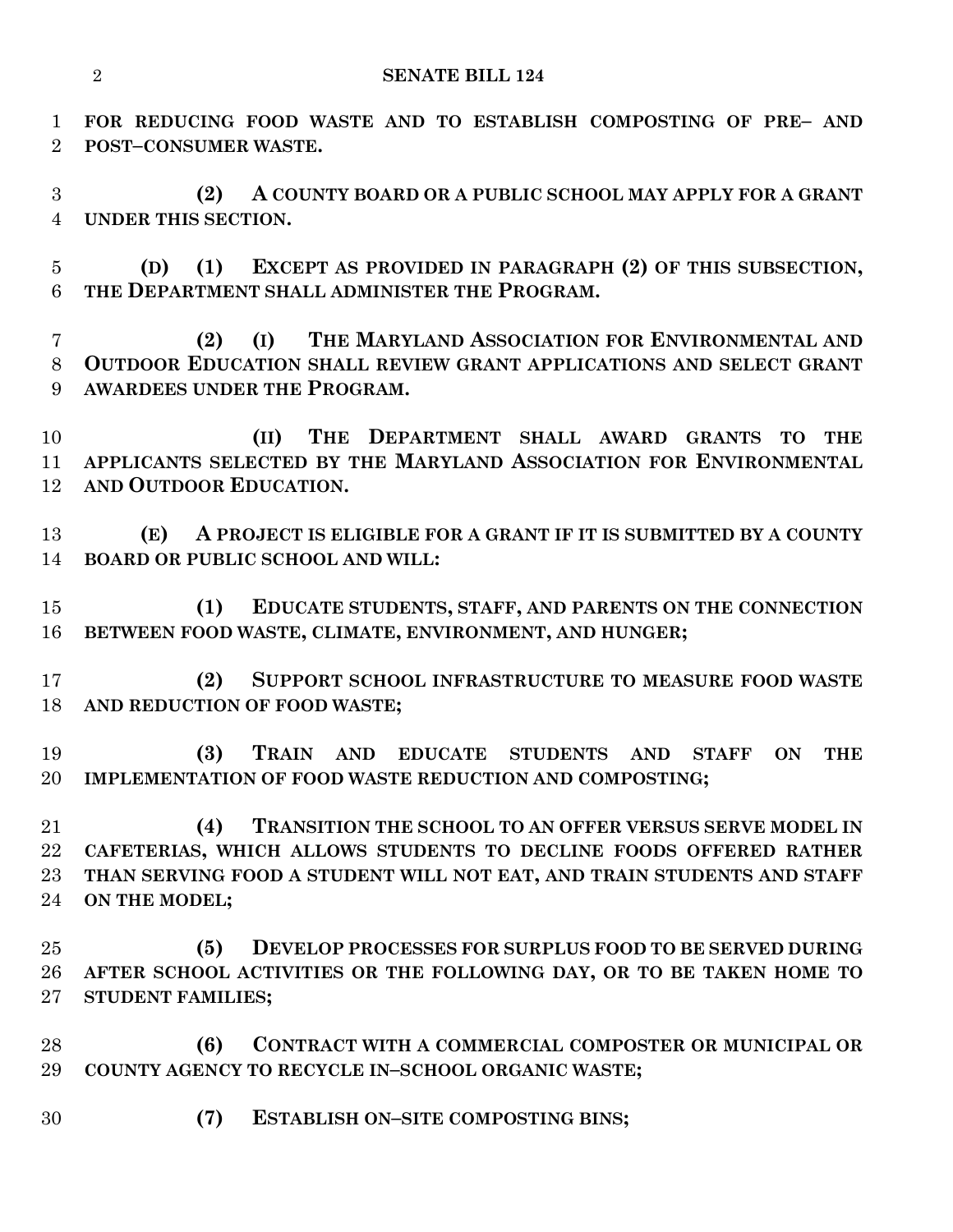**SENATE BILL 124** 3

 **(8) REPLACE SINGLE–SERVE MILK CARTONS WITH BULK MILK DISPENSERS;**

 **(9) ESTABLISH SHARE TABLES BASED ON GUIDANCE FROM THE U.S. DEPARTMENT OF AGRICULTURE, FOOD AND NUTRITION SERVICE DOCUMENT NUMBER SP41 CACFP13 SFSP15–2016;**

- **(10) PACKAGE AND DISTRIBUTE SURPLUS FOOD TO LOCAL FOOD RESCUE ORGANIZATIONS TO SUPPORT LOCAL COMMUNITIES; OR**
- **(11) ESTABLISH ANY OTHER PROGRAM THAT PREVENTS AND REDUCES FOOD WASTE IN A PUBLIC SCHOOL.**

 **(F) TO CARRY OUT THE PURPOSE OF THE PROGRAM, GRANT AWARDS SHALL BE PRIORITIZED TO THE FOLLOWING PROGRAMS OR SCHOOLS:**

**(1) PROGRAMS THAT WILL BE LED BY STUDENTS;**

 **(2) SCHOOLS WITH HIGH NUMBERS OF STUDENTS WHO RECEIVE FREE AND REDUCED PRICE MEALS;**

 **(3) PROGRAMS THAT WILL INVOLVE A SMALL AND MINORITY– OR VETERAN–OWNED BUSINESS; AND**

 **(4) PROGRAMS THAT CREATE EMPLOYMENT OPPORTUNITIES AND INCLUDE LEADERSHIP DEVELOPMENT PRACTICES THAT:**

- 
- **(I) PROVIDE EQUAL ACCESS TO OPPORTUNITIES; AND**

 **(II) PAY EMPLOYEES A LIVING WAGE, AS DEFINED IN § 18–101 OF THE STATE FINANCE AND PROCUREMENT ARTICLE.**

 **(G) A COUNTY BOARD OR PUBLIC SCHOOL THAT RECEIVES A GRANT THROUGH THE PROGRAM ANNUALLY SHALL REPORT TO THE DEPARTMENT ON PROGRAM OUTCOMES, INCLUDING:**

 **(1) THE AMOUNT OF FOOD WASTE PREVENTED, DIVERTED, AND COMPOSTED; AND**

 **(2) IMPROVEMENT IN EDUCATION OF STUDENTS AND STAFF ON ENVIRONMENTAL BEST PRACTICES RELATED TO FOOD WASTE MANAGEMENT.**

**(H) (1) (I) THE GOVERNOR SHALL INCLUDE IN THE ANNUAL BUDGET**